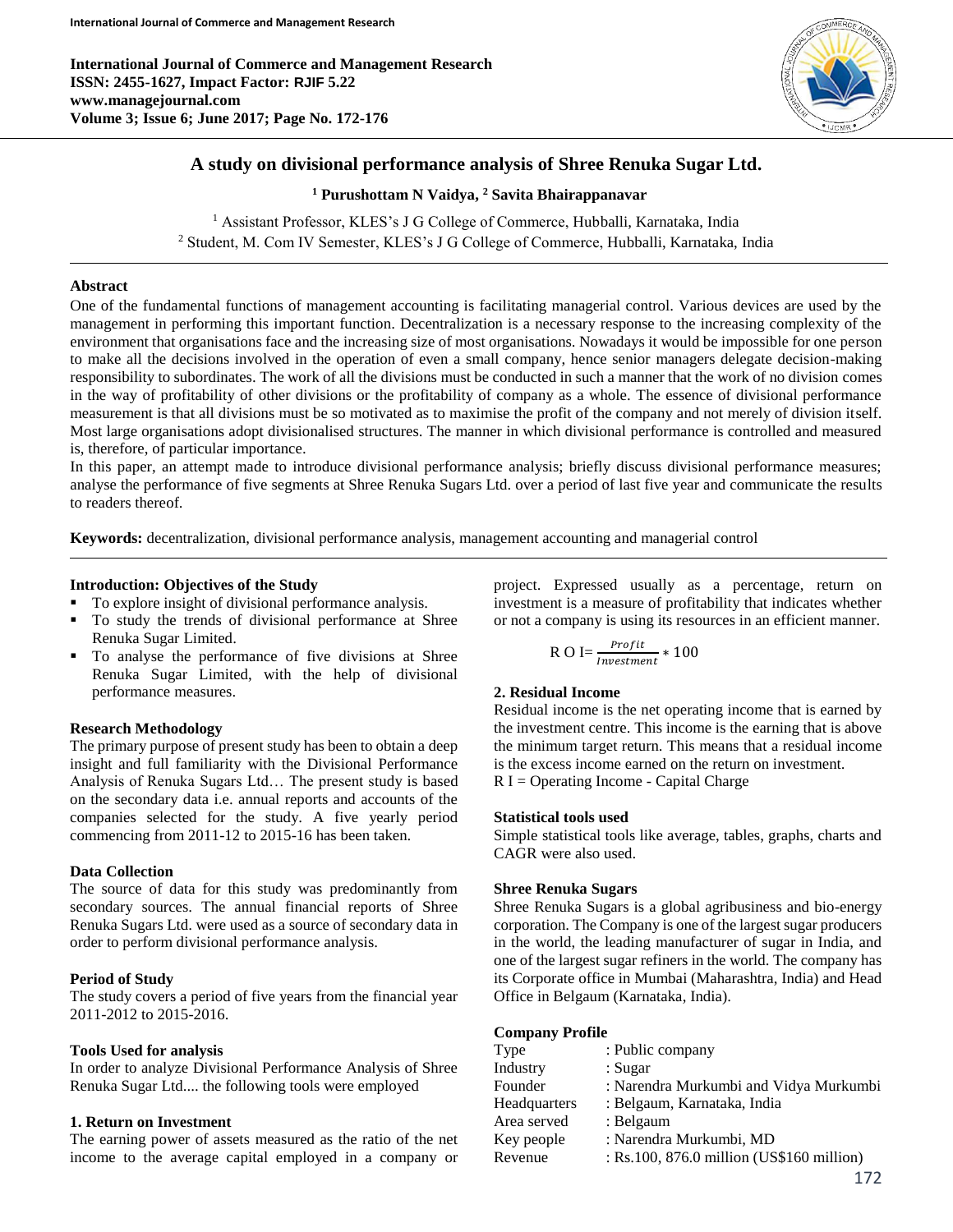| Profit  | : $Rs.10087.0$ million (US\$160 million) |
|---------|------------------------------------------|
| Owner   | : Narendra Murkumbi                      |
| Website | : http://www.renukasugars.com/           |
|         |                                          |

The Company operates in the following segments:

- 1. Sugar
- 2. Trading
- 3. Co-Generation
- 4. Ethanol
- 5. Other

## **Divisional Performance Analysis**

Large organizations have a variety of activities which they carry out in different locations. In order to manage it effectively, such an organization may be subdivided into separate units, each of which is responsible for planning and control of its own activities and for some aspects of decision making. Each of the separate units is called a division of the company. This chapter explains ways in which divisional performance can be measured and compared.

The benefit of creating a divisional structure is that those managing and working in each division have a sense of responsibility for their own area of operations, but the risk lies in the divisional management taking actions which may appear to be beneficial to the division but which are not good for the organization as a whole.

#### **Table 1:** Measuring Divisional Performance

| <b>Type of division</b> | <b>Description</b>                                                                                                                | Type measures used to assess performance                                                                                                                                                    |
|-------------------------|-----------------------------------------------------------------------------------------------------------------------------------|---------------------------------------------------------------------------------------------------------------------------------------------------------------------------------------------|
| Cost centre             | Division incurs costs but has no<br>revenue stream                                                                                | Total cost and cost per unit<br>٠<br>Cost variances<br>٠<br>NFPIs related to quality, productivity and<br>٠<br>efficiency.                                                                  |
| Profit centre           | Division has both costs and revenue<br>Manager does not have the authority to<br>alter the level of investment in the<br>division | All of the above plus:<br>٠<br>Total sales and market share<br>٠<br>Profit<br>٠<br>Sales variances<br>٠<br>Working e.g. related to productivity, quality<br>٠<br>and customer satisfaction. |
| Investment<br>centre    | Division has both costs and revenue<br>Manager does have the authority to<br>invest in new assets or dispose of<br>existing ones  | All of the above plus:<br>٠<br>ROI.<br>٠<br>Residual income<br>These measures are used to assess the<br>٠<br>investment decisions made by managers                                          |

#### **Data Analysis and Interpretation**

|      | <b>Revenue (Rs. in Million)</b> |                |                      |          |       |
|------|---------------------------------|----------------|----------------------|----------|-------|
| Year | Sugar                           | <b>Trading</b> | <b>Co-Generation</b> | Ethanol  | Other |
| 2012 | 38,851.00                       | 18,471.00      | 5,817.00             | 4.592.00 | 80.00 |
| 2013 | 50,105.00                       | 10.798.00      | 4,094.00             | 2,350.00 | 60.00 |
| 2014 | 55,659.00                       | 6.729.00       | 4,474.00             | 3.457.00 | 45.00 |
| 2015 | 72,058.00                       | 21.391.00      | 9.326.00             | 3.412.00 | 65.00 |
| 2016 | 64,331.00                       | 28,304.00      | 6.382.00             | 5.035.00 | 61.00 |

**Table 2:** Sugar Segment Revenue since 2012 to 2016.

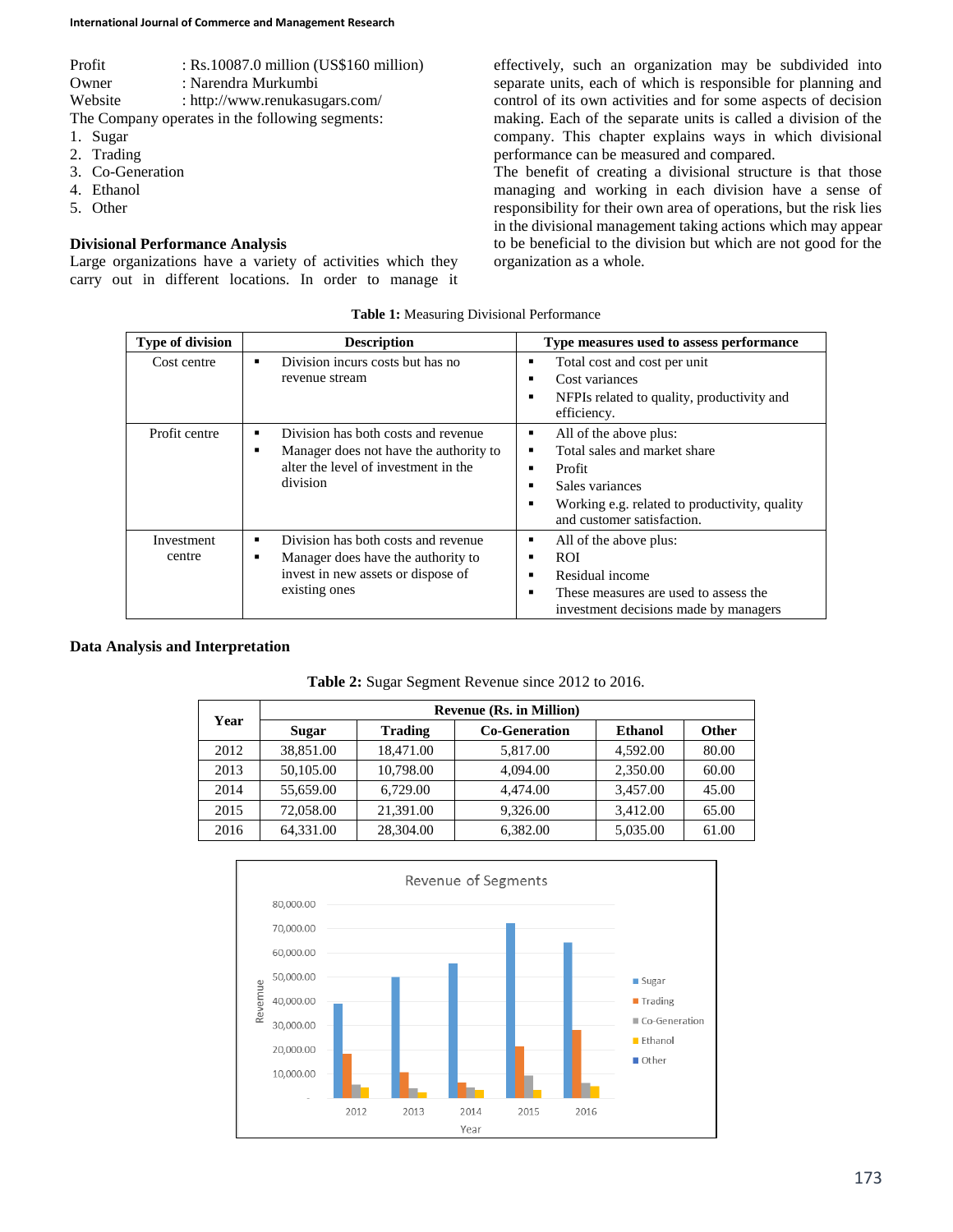Sugar Segment has increasing trend in its revenue except for the year 2016. The Compound Annual Growth Rate in revenue of Sugar Segment for the study period is 11.65 %. Decrease in revenue during 2016 is due to steep fall in production. Trading Segment had decreasing trend in its revenue from the year 2012 to 2014, From then it catches upward trend for the next two years (2015 and 2016) The Compound Annual Growth Rate in revenue of Trading Segment for the study period is 8.96%.

Co-Generation Segment has no particular trend for the study

period. The revenues from 2012 to 2016 are hovering. The Compound Annual Growth Rate in revenue of Trading Segment for the study period is just only 3.88%. Ethanol Segment's Revenue is in between Rs. 2350 million and Rs. 5035 million. No particular trend is observed over the study period. The Compound Annual Growth Rate is just only 3.59 for the study period. While others Segment has decreasing trend for the study period. Revenue of Other Segment was Rs. 80 million in the year 2012 and it stood at Rs.61 million.

| Year | Sugar   | Trading  | <b>Co-Generation</b> | <b>Ethanol</b> | <b>Other</b> |
|------|---------|----------|----------------------|----------------|--------------|
| 2012 | 9.06    | 40.09    | 31.80                | 32.05          | 24.80        |
| 2013 | 28.37   | 36.29    | 14.01                | 13.29          | 11.67        |
| 2014 | $-2.88$ | $-12.50$ | 3.60                 | 17.59          | $-2.08$      |
| 2015 | $-3.21$ | $-1.37$  | 5.46                 | 19.71          | 11.80        |
| 2016 | $-9.00$ | 0.58     | 3.75                 | 17.24          | 1.08         |

**Table 3:** Return on Investment of Segments



ROI of Sugar Segment has declining trend except for the year 2013. ROI for the last three years is negative. During last three years, Sugar Segment suffered loss.

ROI of Trading Segment has declining trend except since 2012 to 2016. ROI for the year 2014 and 2015 is negative. ROI for the year 2016 is negligible.

ROI of Co- Generation Segment has decreasing trend except during 2015. This trend due to short fall of profits earned by

this segment over the study period.

ROI of Ethanol Segment has no particular trend. ROI for the study period is hovering between 17 % to 32 %. ROI is positive for all the years under the study period.

ROI of Others Segment has no particular trend. ROI was negative for the year 2014. ROI is positive for all others years under the study period.

| Segment | Sugar      | <b>Trading</b> | <b>Co-Generation</b> | Ethanol | <b>Other</b> |
|---------|------------|----------------|----------------------|---------|--------------|
| 2012    | $-347.11$  | 344.82         | 1823.19              | 892.58  | 18.05        |
| 2013    | 1814.37    | 356.13         | 217.82               | 90.96   | 0.48         |
| 2014    | $-2470.20$ | $-155.71$      | $-648.26$            | 231.55  | $-20.04$     |
| 2015    | $-2120.23$ | $-49.87$       | $-538.97$            | 328.72  | $-0.74$      |
| 2016    | $-2976.32$ | $-64.39$       | $-1290.34$           | 319.22  | $-6.20$      |

**Table 4:** Residual Income of Segments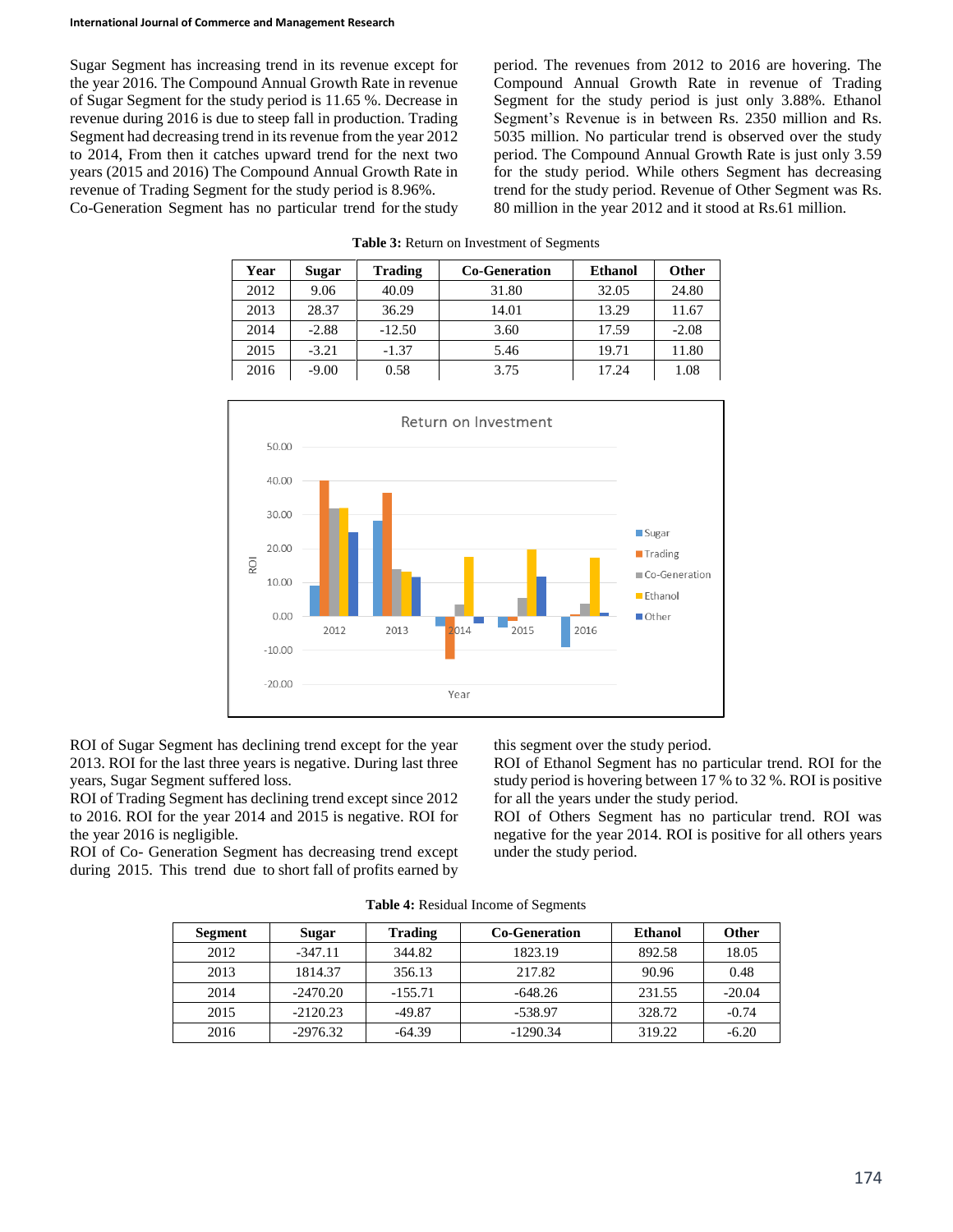

Residual income of Sugar Segment is negative for all years except during 2013under the study period. This trend is because Sugar Segment earned its profit at the rate below imputed charge. Residual income of Trading Segment is Positive for the first two years under the study. Trading Sector was unable to earn in excess of its imputed charges for last three years of the study period. Residual income of Co- Generation Segment is Positive for the first two years under the study while it was unable to earn in excess of its imputed charges for last three years of the study period. Residual income of Others Segment is Positive for the first two years under the study while it was unable to earn in excess of its imputed charges for last three years of the study period.

### **Key Findings**

- 1. The CAGR in Revenue of Sugar Segment is 11.65%.
- 2. The CAGR in Revenue of Trading Segment is 8.96%
- 3. The CAGR in Revenue of Co-Generation is 3.88%
- 4. The CARG in Revenue of Ethanol Segment is 3.59 %
- 5. Revenue of Other segments has been in declining trend for the study Period
- 6. Return on Investment for Sugar Segment has been in declining trend and it is negative for last three years.
- 7. Return on Investment for Trading Segment also got declining trend and it is negative for the year 2014 and 2015.
- 8. Return on Investment for Ethanol is positive for all the years under the study. However, it has been also or declining trend.
- 9. Return on Investment for Other Segment is positive for all the years under the study, however declining trend was observed.
- 10.Return on Investment for Other Segment is positive for all the years under the study, however no particular trend is observed.
- 11. Sugar Segment is unable to earn minimum imputed charge on its investment except in the year 2013.
- 12. Trading segment's Residual Income is positive for the first two years under the study period while for the remaining period it's negative.
- 13.Co- Generation Segment is unable to earn minimum imputed charge for the last three years.
- 14. Ethanol's Segment is able to earn in excess of its minimum imputed charge for all the years under the study period.
- 15. Other Segment's revenue is positive for the first two years under the study period. While it was negative for the last three years.

#### **Suggestions**

- 1. All the segments were suggested to generate more and more revenue.
- 2. All the Segments were suggested to maximum their ROI by earning more profit and reducing their operating costs.
- 3. All the Segments were suggested to earn in excess of their imputed charge either by maximising their earnings or by Minimising the cost of earnings
- 4. The Company is suggested to develop a good system that enables the evaluation of performance of all the segments.

#### **Conclusion**

The Study is first of its kind and was motivated by several factors. There was a lack of recent empirical research relating to divisional performance measurement, as well as research examining the possible different levels of application of the controllability principle. Despite the limitations that have been identified, and the failure to address some of the issues that have been identified for future research, this study has provided many additional insights into the area of divisional performance measurement and control.

The Divisions of Shree Renuka Sugar Ltd should perform much well than what they have been doing at present. Despite of many drawbacks faced by the Sugar Companies in recent past like government policy based on dual price system; disposing by-products especially under pollution control devices and cost of sugar production in India is one of the highest in the world. The Company must ensure that its divisions are performing well with appropriate measure and controls

#### **References**

- 1. Drury C. *Cost and management accounting: an introduction*. Andover: Cengage Learning, 2015.
- 2. Rao ME. *Cost and management accounting*. New Delhi, India: New Age International, 2004.